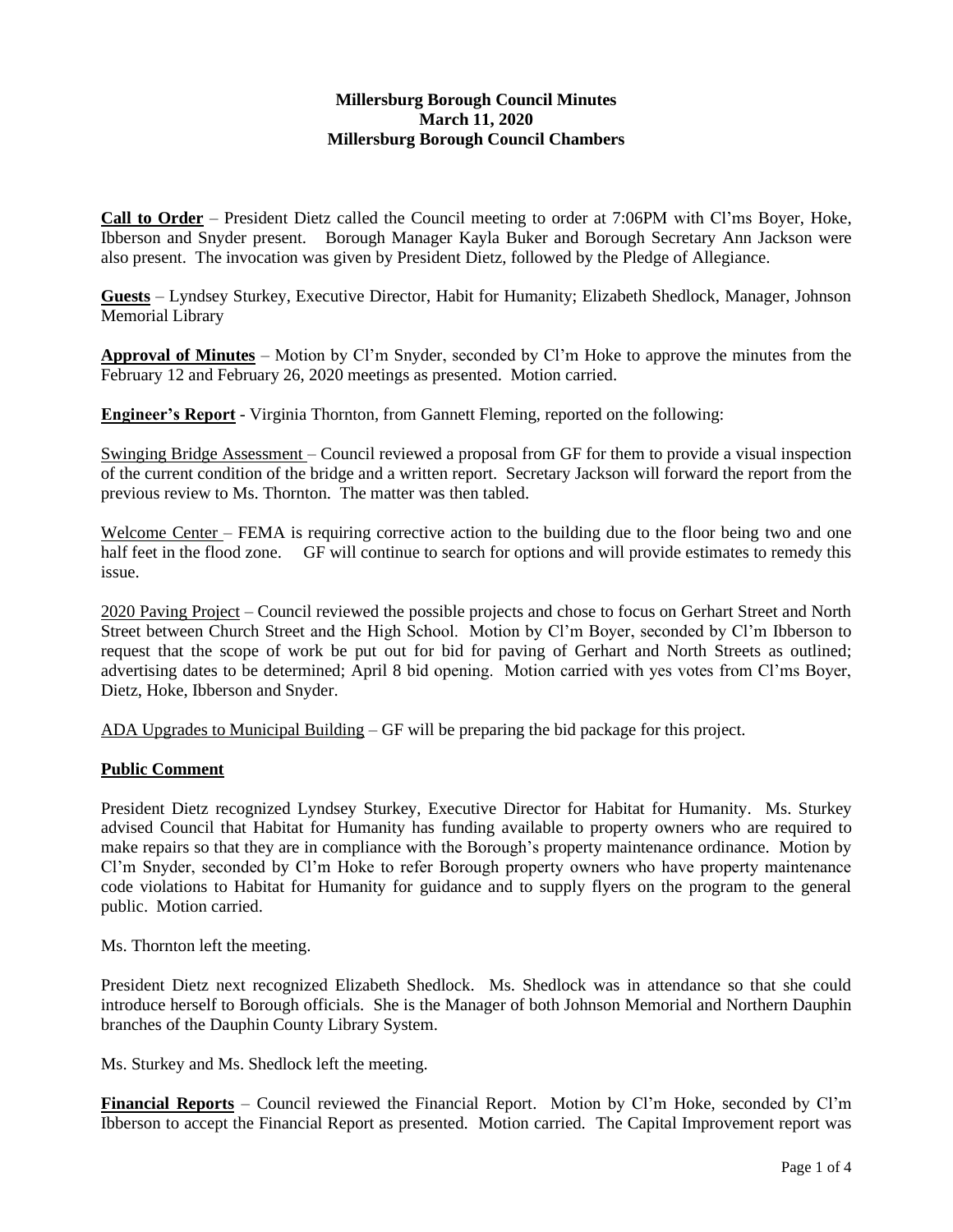also reviewed. Motion by Cl'm Hoch, seconded by Cl'm Snyder to approve the Check Detail Report as presented. Motion carried with yes votes from Cl'ms Boyer, Dietz, Hoke, Ibberson and Snyder.

## **Committee Reports**

## **Employee Relations**

Corona Virus Update – President Dietz updated Council with recommendations. Any employee with any flu-like symptoms is to use sick leave and stay home. Manager Buker and Secretary Jackson were directed to discuss guidelines with Authority Manager McCarron and to have them post the front doors with recommendations to pay water/sewer bills on-line, to use the drop box outside the building, and to ask for receipts to be mailed. Public Works crew is to wipe down high traffic areas several times a day. Police will be consulted to ask if they need any additional supplies or other support. Solicitor Kerwin will be consulted to see if phone-in votes are permissible, if there is no quorum present for conducting business at Council meetings.

Hepatitis B Vaccinations – Public Works Employees – Chairman Snyder reported that the police should get blood tests to assess the effectiveness of their previous shots. Cpl. Wise has had the blood test, is due for his booster, and is scheduled to receive. Ptl. Trego will have his assessment in May. Motion by Cl'm Snyder, seconded by Cl'm Ibberson to offer the Hepatitis B vaccine to all four Public Works employees, to be paid for by the employer. The offer is to be communicated via letter which shall be signed by the employee indicating desire to receive or decline the vaccination. Motion carried with yes votes from Cl'ms Boyer, Dietz, Hoke, Ibberson and Snyder.

Garage Office Construction – Cl'm Snyder reported that he has a materials list totaling \$1,700. This was tabled until the Committee meeting.

Additional Hours for Secretary Jackson – Cl'm Boyer reported that Secretary Jackson would like to continue to be allowed up to ten additional hours per pay period as she assists Manager Buker with becoming acclimated to the Manager's position. Motion by Cl'm Boyer, seconded by Cl'm Hoke to grant Secretary Jackson the option of an additional one hour per day at her current rate of pay for the next 90 days. Motion carried with yes votes from Cl'ms Boyer, Dietz, Hoke, Ibberson and Snyder.

### **Finance and Risk Management**.

2019 Audit Report – Secretary Jackson reported that JH Williams conducted their on-site audit on March 5 and 6 and that it went very well. Council agreed to invite them to attend the June 24 Committee meeting to do their presentation of the audit documents. Secretary Jackson encouraged all Council members to file their Financial Interest Statements, so that they are always available for the auditors' review.

### **Parks and Recreation**

MYO Park Renovations Project - Award of Bid – President Dietz reviewed the bid summary from YSM Landscape Architects. There were seven bidders for the project. Low bidder was Matthews Construction Services, LLC, at \$399,655.11. Council chose to remove the wood guiderail from the project at \$7,600. The shortfall that the Borough will need to cover ranges from \$46,000 to \$67,000. Motion by Cl'm Boyer, seconded by Cl'm Hoke to award the project to Matthews Construction for the base bid of \$399,655.11 less \$7,600, totaling \$392,055.11 and to investigate costs for project oversight and electric to the overlook and canal house; unforeseen costs to be dealt with as they arise; shortfall in funding to be covered by an amount yet to be determined loan. Motion carried with yes votes from Cl'ms Boyer, Dietz, Hoke, Ibberson and Snyder.

MYO Compost Site Gate Update – Chairman Boyer reported that the cement pad is to be done next week.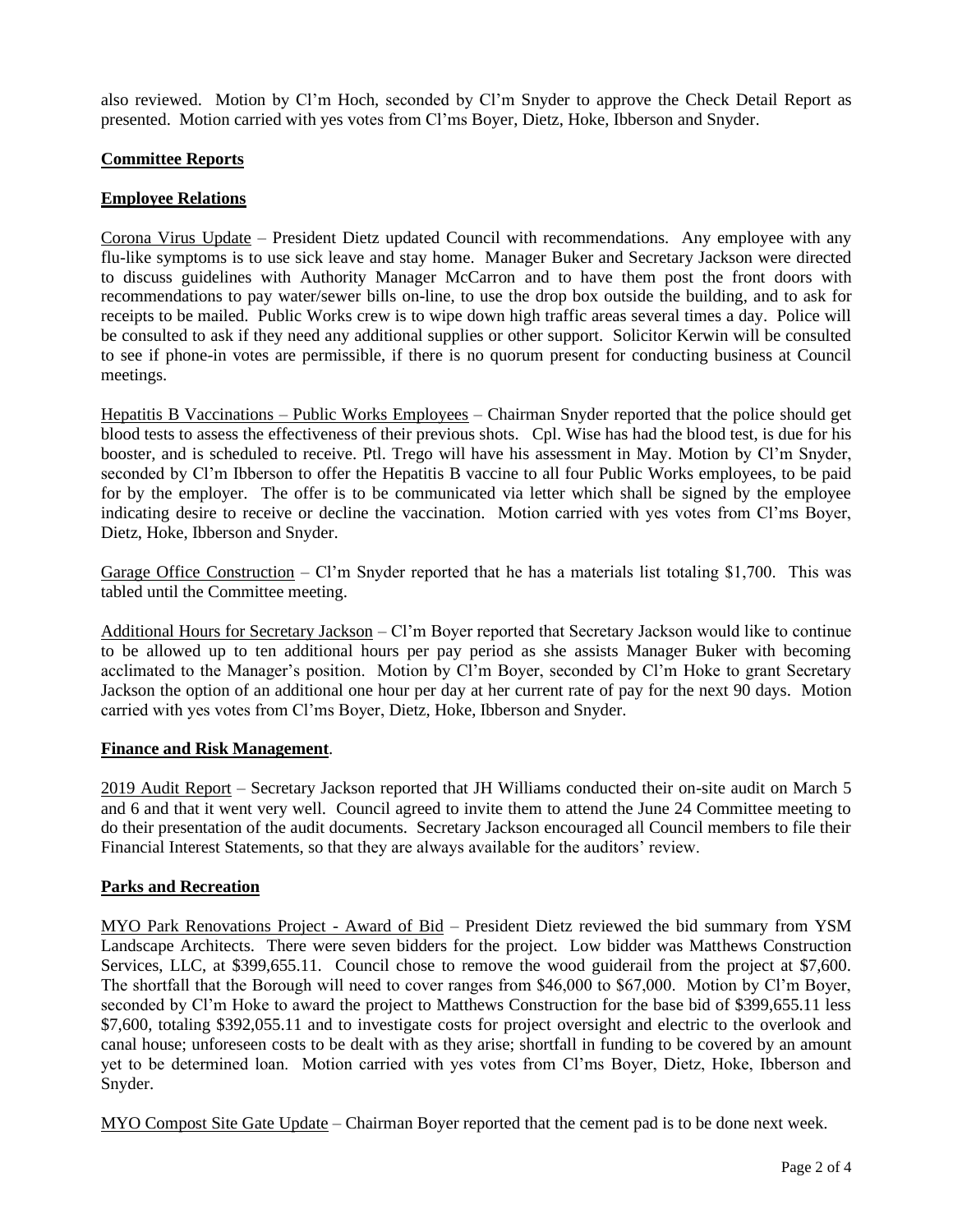Facility Use Agreement – Catfish Tournament - Keith Casey and Ken Miler request the use of MYO Park on July 18 and 19 for check-in and weigh-in stations for a catfish tournament. The usual insurance requirement and user fee would be waived. Motion by Cl'm Hoke, seconded by Cl'm Snyder to approve the agreement as presented. Motion carried.

Facility Use Agreement – Little League Baseball – Millersburg Little League requests the use of MYO Park and the swimming pool field from April 1 through October 31 for baseball practices and games. The user fee would be waived. The certificate of insurance has been received. Special requirements were reviewed. Motion by Cl'm Snyder, seconded by Cl'm Hoke to approve the agreement as presented with the user fee being waived. Motion carried.

MYO Restrooms Mural Proposal – Ted Book, art teacher at MAHS, submitted a proposed mural for the MYO restrooms. The work would be done by art students and community volunteers. Council reviewed the submission. Motion by Cl'm Hoke, seconded by Cl'm Snyder to approve the proposal as presented. Motion carried. Secretary Jackson will notify Mr. Book.

# **Property**

Public Works Truck Tires – Council reviewed the quotes for six new tires as submitted by Steve Jones. Four tires are needed for the 2011 truck; two tires are needed for the 2017 truck Motion by Cl'm Hoke, seconded by Cl'm Snyder to approve the quote from Sunbury Motors for \$1,578 for six tires, mounting, balancing and disposal of old tires. Motion carried with yes votes from Cl'ms Boyer, Dietz, Hoke, Ibberson and Snyder.

Fountain Repair by Houck's – Secretary Jackson reported that Houck's is scheduled to come to do the fountain repair. The repair work will include a light overall cleaning.

MIS Invoice – Council reviewed the invoice for the new Public Works computer. Motion by Cl'm Ibberson, seconded by Cl'm Snyder to pay the invoice from MIS for \$1,464.98. Motion carried with yes votes from Cl'ms Boyer, Dietz, Hoke, Ibberson and Snyder.

**Public Safety –** Chairman Ibberson had nothing to report.

### **Streets**

Center Street Erosion Control Project – Award of Bid – Council reviewed the bid tabulation as prepared by HRG. There were nine bids. Lobar Associates was the low bidder at \$193,318. Our award letter for a Gaming Grant indicates that we will receive \$161,121 towards this project. No action was taken and the matter was tabled.

Revised Handi-Capped Parking Space Application – Council reviewed the revised handicapped parking space application. Motion by Cl'm Snyder, seconded by Cl'm Ibberson to approve the revised application for use. Motion carried.

**Economic Development** – President Dietz had nothing to report.

**Acting Manager's Report –** Written report was provided to all Cl'ms. Jackson also updated Council on employees Martz and Sechler, both of whom have been hospitalized recently. She also reported on four insurance matters – a damaged parking meter head, an individual who fell in a pothole on Union Street, broken window panes in the Borough Building garage and a settled workers compensation claim.

**Code Enforcement Report –** Council reviewed the written report as submitted by Karen Zaporozec. Council requested that the report include pictures to help them understand some of the violations. The funding assistance program flyers from Habitat for Humanity will be forwarded to Ms. Zaporozec and she is